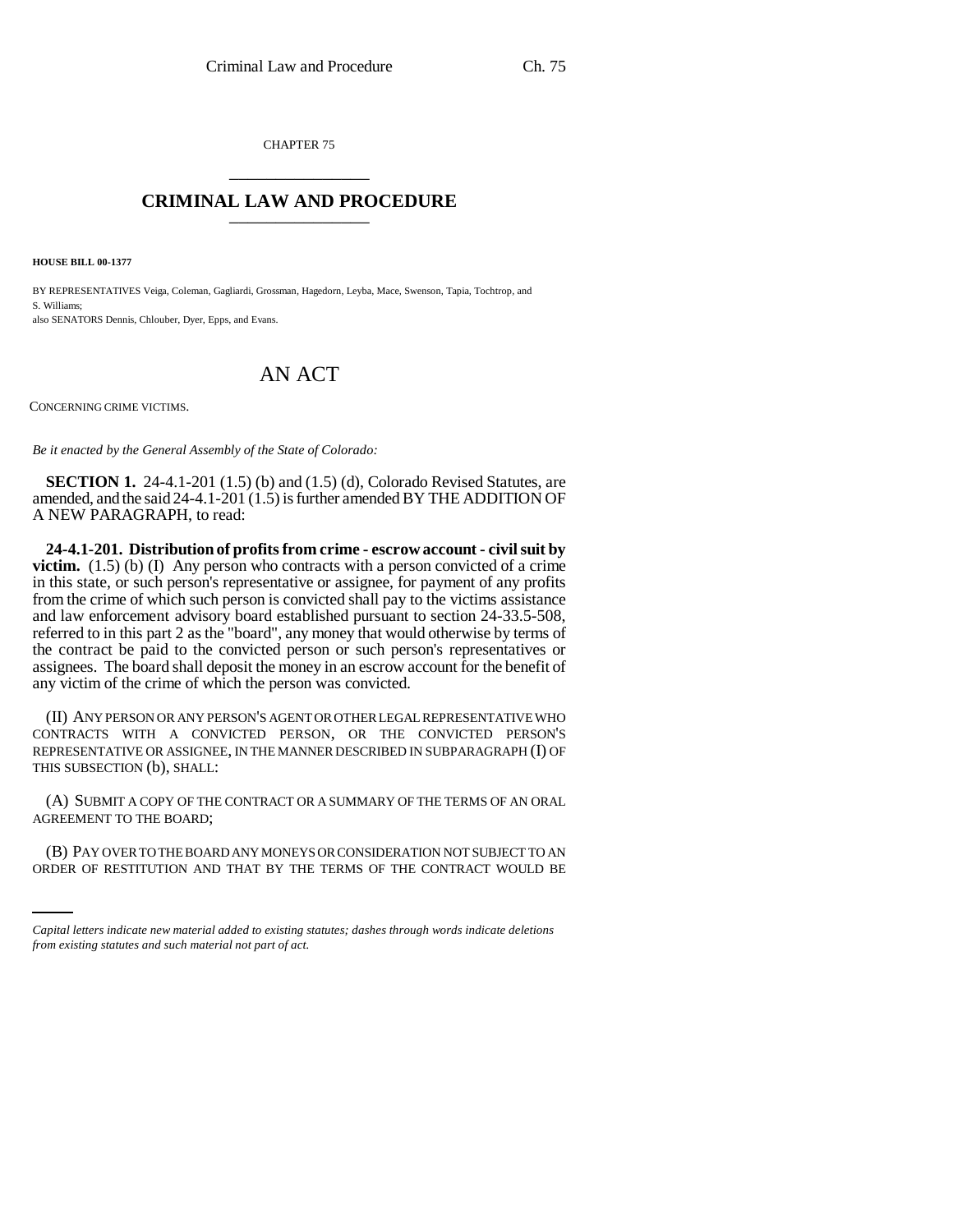## Ch. 75 Criminal Law and Procedure

OTHERWISE OWING TO THE CONVICTED PERSON OR OWING TO A REPRESENTATIVE OR ASSIGNEE OF THE CONVICTED PERSON.

(1.5) (d) (I) Upon establishing an escrow account pursuant to paragraph (b) of this subsection (1.5), the board shall notify any victims of the crime of which the person was convicted AT SUCH VICTIMS' LAST KNOWN ADDRESSES of the establishment of the escrow account.

(II) THE BOARD, IN ADDITION, SHALL PUBLISH AT LEAST ONCE ANNUALLY FROM THE DATE OF THE ESTABLISHMENT OF THE ESCROW ACCOUNT, A NOTICE OF THE ESCROW ACCOUNT'S ESTABLISHMENT IN A NEWSPAPER HAVING GENERAL CIRCULATION THROUGHOUT THE COUNTY IN WHICH THE CRIME WAS COMMITTED. THE EXPENSES OF NOTIFICATION SHALL BE PAID FROM THE AMOUNT RECEIVED IN THE ESCROW ACCOUNT. THE BOARD, IN ITS DISCRETION, MAY PROVIDE FOR SUCH ADDITIONAL NOTICE AS IT DEEMS NECESSARY.

(III) Such notice THE NOTICE REQUIRED UNDER SUBPARAGRAPHS (I) AND (II) OF THIS PARAGRAPH (d) shall specify the existence of the escrow account, the amount on deposit, and the victim's right to execute an order of restitution or bring a civil action to recover against the moneys in the escrow account within five years of AFTER the date the escrow account is established.

(e) (I) ANY PERSON WHO KNOWINGLY FAILS TO COMPLY WITH ANY REQUIREMENT OF SUBPARAGRAPH (II) OF PARAGRAPH (b) OF THIS SUBSECTION (1.5) SHALL BE LIABLE FOR A CIVIL PENALTY OF NOT LESS THAN TEN THOUSAND DOLLARS NOR MORE THAN THREE TIMES THE CONTRACT AMOUNT.

(II) IF TWO OR MORE PERSONS ARE ADJUDGED LIABLE FOR THE CIVIL PENALTY IMPOSED, SUCH PERSONS SHALL BE JOINTLY AND SEVERALLY LIABLE.

(III) AFTER NOTICE AND OPPORTUNITY TO BE HEARD IS PROVIDED, THE COURT, BY ORDER OF JUDGMENT, MAY ASSESS THE PENALTY DESCRIBED IN THIS PARAGRAPH (e). ALL MONEYS RECEIVED FROM THE PAYMENT OF SUCH PENALTIES SHALL BE PAID OVER TO THE VICTIMS ASSISTANCE AND LAW ENFORCEMENT ADVISORY BOARD CREATED PURSUANT TO SECTION 24-33.5-508.

(IV) IN ANY ACTION OR PROCEEDING BROUGHT TO ENFORCE THE CONTRACT PROVISIONS OF THIS SUBSECTION (1.5), THE COURT SHALL HAVE JURISDICTION TO GRANT THE ATTORNEY GENERAL, WITHOUT BOND OR OTHER UNDERTAKING, ANY INJUNCTIVE RELIEF NECESSARY TO PREVENT ANY PAYMENT UNDER A CONTRACT THAT IS PROHIBITED UNDER THIS SUBSECTION (1.5).

**SECTION 2.** 24-4.1-201 (2) and (3), Colorado Revised Statutes, are amended, and the said 24-4.1-201 is further amended BY THE ADDITION OF THE FOLLOWING NEW SUBSECTIONS, to read:

**24-4.1-201. Distribution of profits from crime - escrow account - civil suit by victim.** (1.3) FOR PURPOSES OF THIS PART 2, "VICTIM" MEANS ANY NATURAL PERSON AGAINST WHOM ANY CRIME HAS BEEN PERPETRATED OR ATTEMPTED, UNLESS THE PERSON IS ACCOUNTABLE FOR THE CRIME OR A CRIME ARISING FROM THE SAME CONDUCT, CRIMINAL EPISODE OR PLAN OR IF SUCH PERSON IS DECEASED OR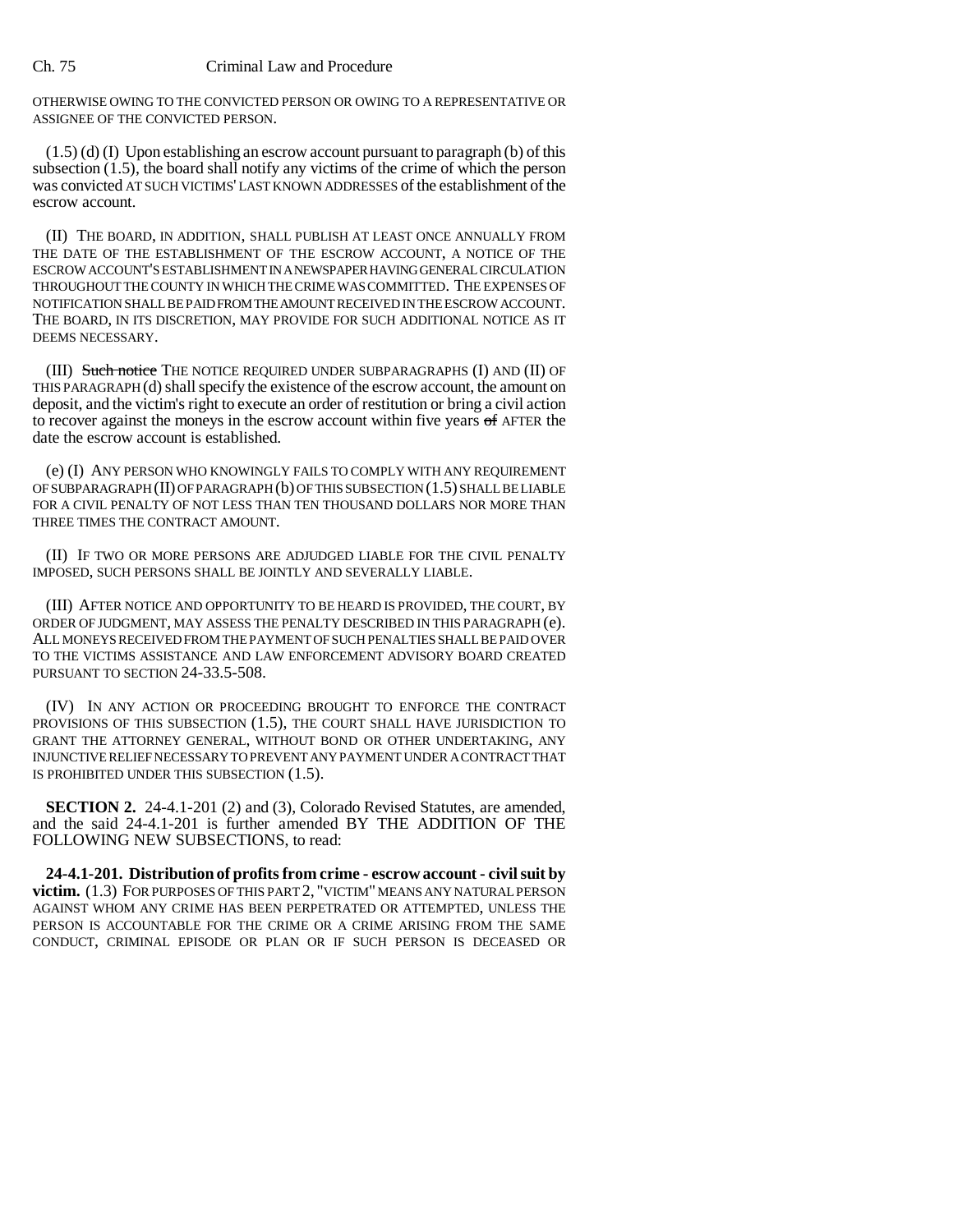INCAPACITATED, THE PERSON'S SPOUSE, PARENT, CHILD, SIBLING, GRANDPARENT, SIGNIFICANT OTHER, OR OTHER LAWFUL REPRESENTATIVE. FOR PURPOSES OF THIS PART 2, ANY PERSON UNDER THE AGE OF EIGHTEEN YEARS IS CONSIDERED INCAPACITATED, UNLESS THAT PERSON IS EMANCIPATED.

(1.7) FOR PURPOSES OF THIS SECTION, "PERSON" MEANS ANY NATURAL PERSON, FIRM, CORPORATION, PARTNERSHIP, ASSOCIATION, OR OTHER LEGAL ENTITY.

(2) If funds remain in the escrow account after payment of a money judgment pursuant to subsection (1) of this section and if no civil actions are pending under this section after five years from the establishment of an escrow account, the board shall notify the department of corrections of the existence of such escrow account. The department of corrections shall certify to the board a statement of the costs of maintenance of the person in the state correctional institution or institutions at which the person was incarcerated. A statement of the cost of maintenance shall be submitted annually for payment to the department of corrections by the board until such time as the person is released from custody of the state. No such payment shall be made if there is disposition of the charges favorable to the defendant UPON THE DISMISSAL OF THE CHARGES AGAINST ANY INDIVIDUAL WHOSE PROCEEDS ARE PLACED IN THE ESCROW ACCOUNT.

(3) Upon the disposition of charges favorable to the accused UPON THE DISMISSAL OF THE CHARGES AGAINST ANY INDIVIDUAL WHOSE PROCEEDS ARE PLACED IN THE ESCROW ACCOUNT or upon a showing by the defendant that five years have elapsed from the establishment of an escrow account and that no civil actions are pending against him OR HER under this section, the board shall immediately pay any money in the escrow account to the defendant except for funds paid to the department of corrections and anticipated as necessary for future payment to the department of corrections as set forth in subsection (2) of this section.

(4.5) THE ESCROW ACCOUNT SHALL BE ESTABLISHED FOR A PERIOD OF FIVE YEARS. IF AN ACTION IS FILED BY A VICTIM TO RECOVER THE VICTIM'S INTEREST IN THE ESCROW ACCOUNT WITHIN SUCH FIVE-YEAR PERIOD, THE ESCROW ACCOUNT SHALL CONTINUE UNTIL THE CONCLUSION OF SUCH ACTION.

(6) THE ATTORNEY GENERAL, AT THE REQUEST OF THE BOARD, SHALL BRING AN ACTION TO CAUSE PROFITS FROM THE CRIME TO BE PAID OVER AND HELD IN AN ESCROW ACCOUNT ESTABLISHED BY THE BOARD.

**SECTION 3.** 24-4.1-302, Colorado Revised Statutes, is amended BY THE ADDITION OF THE FOLLOWING NEW SUBSECTIONS to read:

**24-4.1-302. Definitions.** As used in this part 3, and for no other purpose, including the expansion of the rights of any defendant:

(1.3) "CORRECTIONAL FACILITY" MEANS ANY PRIVATE OR PUBLIC ENTITY PROVIDING CORRECTIONAL SERVICES TO OFFENDERS PURSUANT TO A COURT ORDER INCLUDING, BUT NOT LIMITED TO A COUNTY JAIL, A COMMUNITY CORRECTIONS PROVIDER, THE DIVISION OF YOUTH CORRECTIONS, AND THE DEPARTMENT OF CORRECTIONS.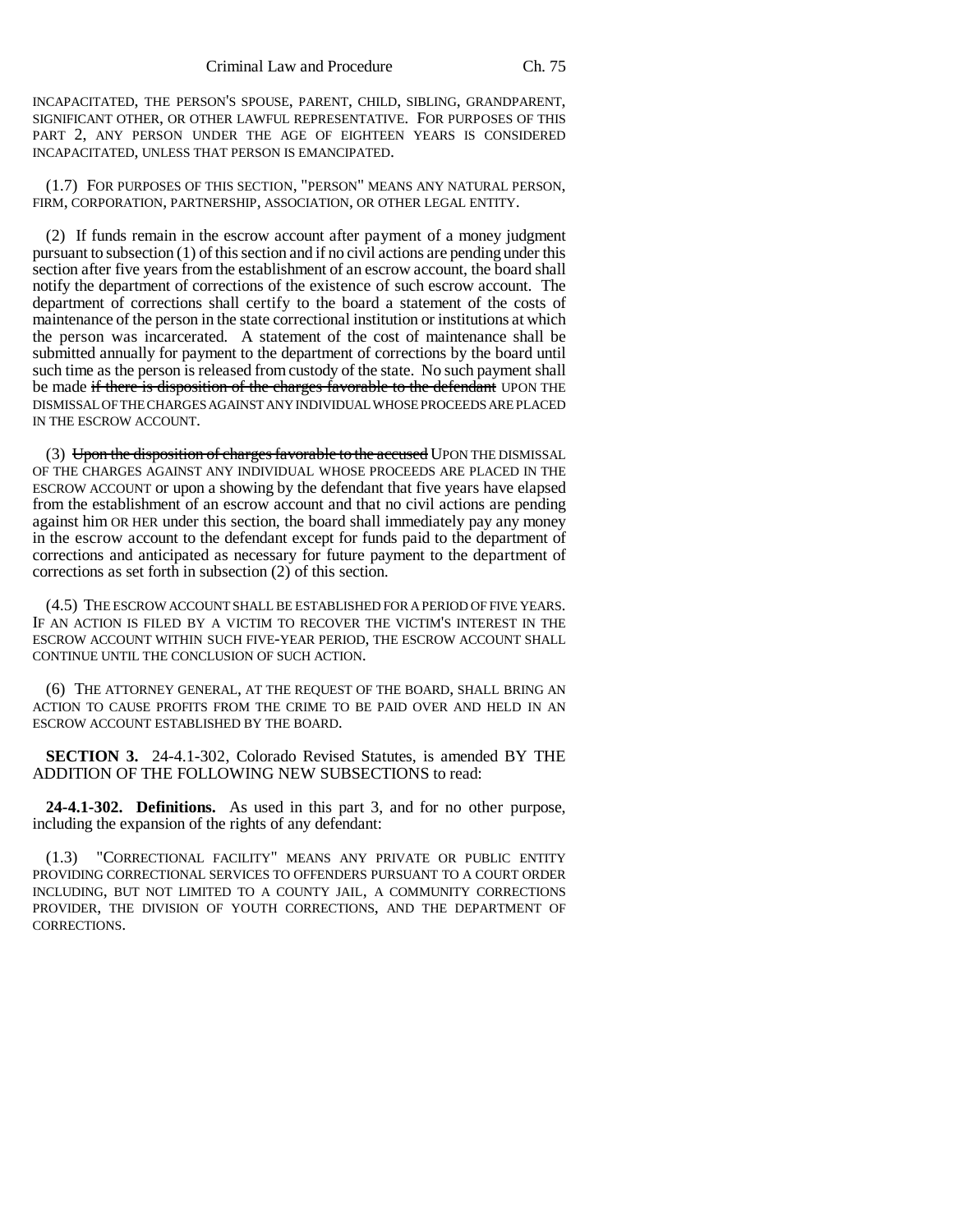(1.5) "CORRECTIONAL OFFICIAL" MEANS ANY EMPLOYEE OF A CORRECTIONAL FACILITY.

**SECTION 4.** 24-4.1-302 (1) (cc.6), Colorado Revised Statutes, is amended, and the said 24-4.1-302 (1) is further amended BY THE ADDITION OF THE FOLLOWING NEW PARAGRAPHS, to read:

(1) "Crime" means any of the following offenses as defined by the statutes of the state of Colorado, whether committed by an adult or a juvenile:

(cc.6) Failure to stop at the scene of an accident, in violation of section 42-4-1601, C.R.S., where the accident results in the death of another person; or

(ee) RETALIATION AGAINST A WITNESS OR VICTIM, IN VIOLATION OF SECTION 18-8-706, C.R.S.; OR

(ff) TAMPERING WITH A WITNESS OR VICTIM, IN VIOLATION OF SECTION 18-8-707, C.R.S.

**SECTION 5.** 24-4.1-302.5 (1) (d), (1) (q), and (1) (r), Colorado Revised Statutes, are amended, and the said 24-4.1-302.5 (1) is further amended BY THE ADDITION OF THE FOLLOWING NEW PARAGRAPHS, to read:

**24-4.1-302.5. Rights afforded to victims.** (1) In order to preserve and protect a victim's rights to justice and due process, each victim of a crime shall have the following rights:

(d) The right to be heard at any court proceeding which THAT involves a bond reduction or modification, the acceptance of a negotiated plea agreement, or the sentencing OR ANY MODIFICATION OF SENTENCE of any person accused or convicted of a crime against such victim;

(j.7) THE RIGHT, AT THE DISCRETION OF THE DISTRICT ATTORNEY, TO VIEW ALL OR A PORTION OF THE PRESENTENCE REPORT OF THE PROBATION DEPARTMENT;

(q) The right to be informed, upon written request by the victim, when a person convicted of a crime against the victim is placed in or transferred to a less secure PUBLIC OR PRIVATE correctional facility or program;

(r) The right to be informed, upon written request by the victim, when a person who is or was charged with or convicted of a crime against the victim escapes or is permanently or conditionally transferred or released from any PUBLIC HOSPITAL, PRIVATE HOSPITAL, OR state hospital;

(u) THE RIGHT TO BE INFORMED OF THE RESULTS OF ANY HIV TESTING THAT IS ORDERED AND PERFORMED PURSUANT TO SECTION 18-3-415, C.R.S.

**SECTION 6.** 24-4.1-303 (2) and (6) and the introductory portion to 24-4.1-303 (14), Colorado Revised Statutes, are amended, and the said 24-4.1-303 is further amended BY THE ADDITION OF THE FOLLOWING NEW SUBSECTIONS, to read: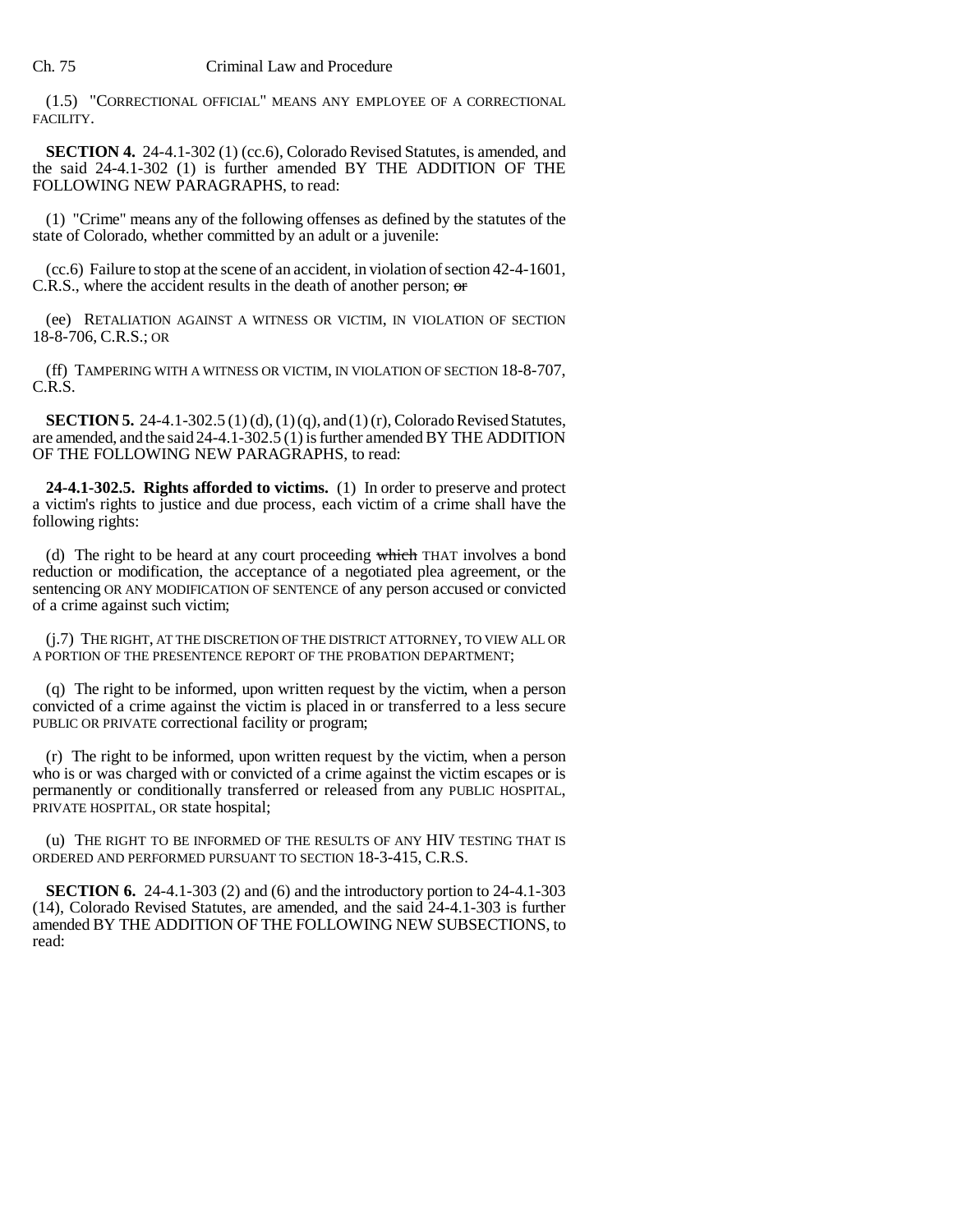**24-4.1-303. Procedures for assuring rights of victims of crimes.** (2) Upon request of a victim, ALL correctional officials shall keep confidential the address, telephone number, place of employment, or other personal information of such victim or members of such victim's immediate family.

(6) (a) A victim or an individual designated by the victim may be present at all critical stages of a criminal proceeding regarding any crime against such victim unless the court or the district attorney determines that exclusion of the victim is necessary to protect the defendant's right to a fair trial or the confidentiality of juvenile proceedings. If the victim is present, the court, at the victim's request, may permit the presence of an individual to provide support to the victim.

(b) A victim may be present at the phase of the trial at which  $\frac{1}{100}$  and  $\frac{1}{100}$  innocence THE DEFENDANT is determined TO BE GUILTY OR NOT GUILTY and may be heard at such phase of the trial if called to testify by the district attorney, defense, or court if any such statement would be relevant.

(c) THE COURT SHALL MAKE ALL REASONABLE EFFORTS TO ACCOMMODATE THE VICTIM UPON THE RETURN OF A VERDICT BY THE JURY. IF THE COURT IS INFORMED BY THE DISTRICT ATTORNEY THAT THE VICTIM IS EN ROUTE TO THE COURTROOM FOR THE READING OF THE VERDICT, THE COURT SHALL STATE ON THE RECORD THAT IT HAS CONSIDERED THE INFORMATION PROVIDED BY THE DISTRICT ATTORNEY PRIOR TO THE RETURN OF THE VERDICT BY THE JURY.

(14) Upon receipt of a written statement as provided in section 24-4.1-302.5 (1) (j.5), the department of corrections shall include the statement with any referral made by the department of corrections or a district court to place an offender in a PUBLIC OR PRIVATE community corrections facility or program. Upon written request of a victim, the department of corrections, the department of human services, any state hospital, or the PUBLIC OR PRIVATE local corrections authorities shall notify the victim of the following information regarding any person who was charged with or convicted of a crime against the victim:

(14.3) THE COURT OR ITS DESIGNEE, PURSUANT TO SECTION 18-3-415, C.R.S., SHALL DISCLOSE THE RESULTS OF ANY HIV TESTING THAT IS ORDERED AND PERFORMED PURSUANT TO SECTION 18-3-415, C.R.S., TO ANY VICTIM OF A SEXUAL OFFENSE IN THE CASE WHERE SUCH TESTING WAS ORDERED.

(14.7) THE COURT OR ITS DESIGNEE SHALL ENSURE THAT VICTIM INFORMATION BE PROVIDED TO ANY ENTITY RESPONSIBLE FOR VICTIM NOTIFICATION AFTER THE DEFENDANT IS SENTENCED.

**SECTION 7.** Part 1 of article 4.1 of title 24, Colorado Revised Statutes, is amended BY THE ADDITION OF NEW SECTION to read:

**24-4.1-107.5. Confidentiality of materials.** (1) FOR PURPOSES OF THIS SECTION, UNLESS THE CONTEXT OTHERWISE REQUIRES:

(a) "IN CAMERA REVIEW" MEANS A HEARING OR REVIEW IN A COURTROOM, HEARING ROOM, OR CHAMBERS TO WHICH THE GENERAL PUBLIC IS NOT ADMITTED. AFTER SUCH HEARING OR REVIEW, THE CONTENTS OF THE ORAL AND OTHER EVIDENCE